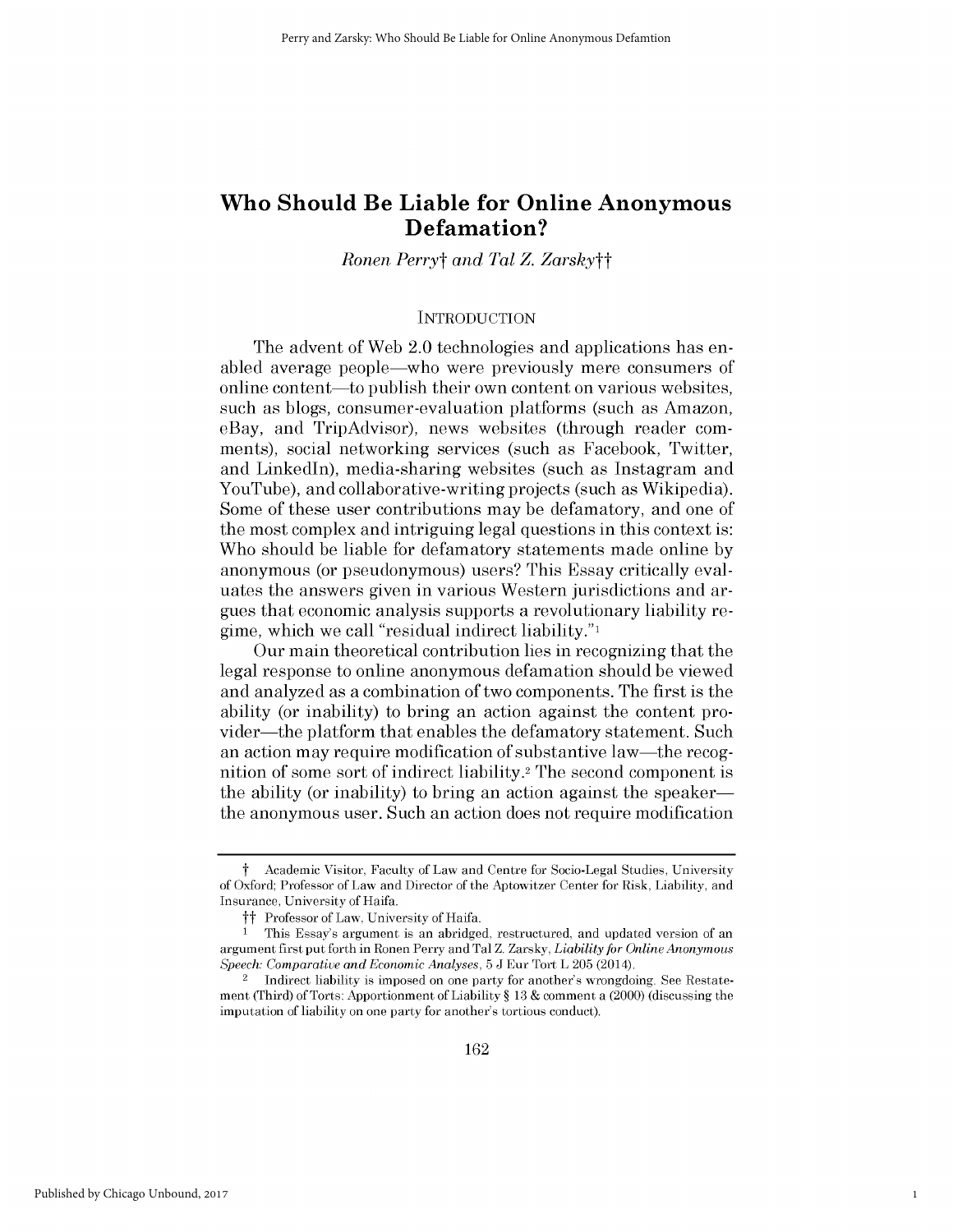### *Online Anonymous Defamation*

of substantive defamation law but does entail adaptation of procedural law, namely, establishing a deanonymization process.

Because this framework provides two potential defendants, each of whom can be either liable or nonliable, at first glance there seem to be four possible liability regimes: (1) neither the speaker nor the content provider is liable, (2) only the speaker is liable (exclusive direct liability), (3) only the content provider is liable (exclusive indirect liability), or (4) both may be liable. To our knowledge, the first option does not exist in any jurisdiction, and for good reason: forgoing liability undermines the delicate balance that has developed in defamation law between the right to reputation and the freedom of speech.3 In this Essay, we reject the other three alternatives and advocate an outside-the-box solution: the principle of "residual indirect liability."

# I. EXCLUSIVE DIRECT LIABILITY

The second possible regime—exclusive direct liability—exists in the United States. Under American law, it is almost impossible to bring a lawsuit against a content provider for users' defamatory statements, even if the content provider knew about the statements' defamatory nature. Traditional defamation law has distinguished among three types of intermediaries: "common carriers," such as telephone companies, which only transmit information and are not liable for defamation;<sup>4</sup> "distributors," such as bookstore owners, which distribute content without having control over it and are liable only if they knew or had reason to know about the defamatory nature of the publication;<sup>5</sup> and "publishers," such as newspapers, which exercise significant control over published content and are subject to strict liability.6 In the context of online anonymous defamation, this framework has generated skewed incentives.

**<sup>3</sup>** For the purposes of this Essay, we assume that, in each jurisdiction, defamation law reflects a proper balance between these two interests, taking into account the values and preferences of the respective society. Thus, we do not aim to challenge the existing boundaries of liability for defamation but rather aim to investigate which combination of direct and indirect liability implements that balance in the most cost-effective way in the context of online anonymous speech.

<sup>4</sup>Sewali K. Patel, *Immunizing Internet Service Providers from Third-Party Internet Defamation Claims: How Far Should Courts Go?,* 55 Vand L Rev 647, 651 (2002).

**<sup>5</sup>** Id at 651-52.

**<sup>6</sup>**Daniel J. Solove and Paul M. Schwartz, *Information Privacy Law* 184 (Aspen 4th ed 2011).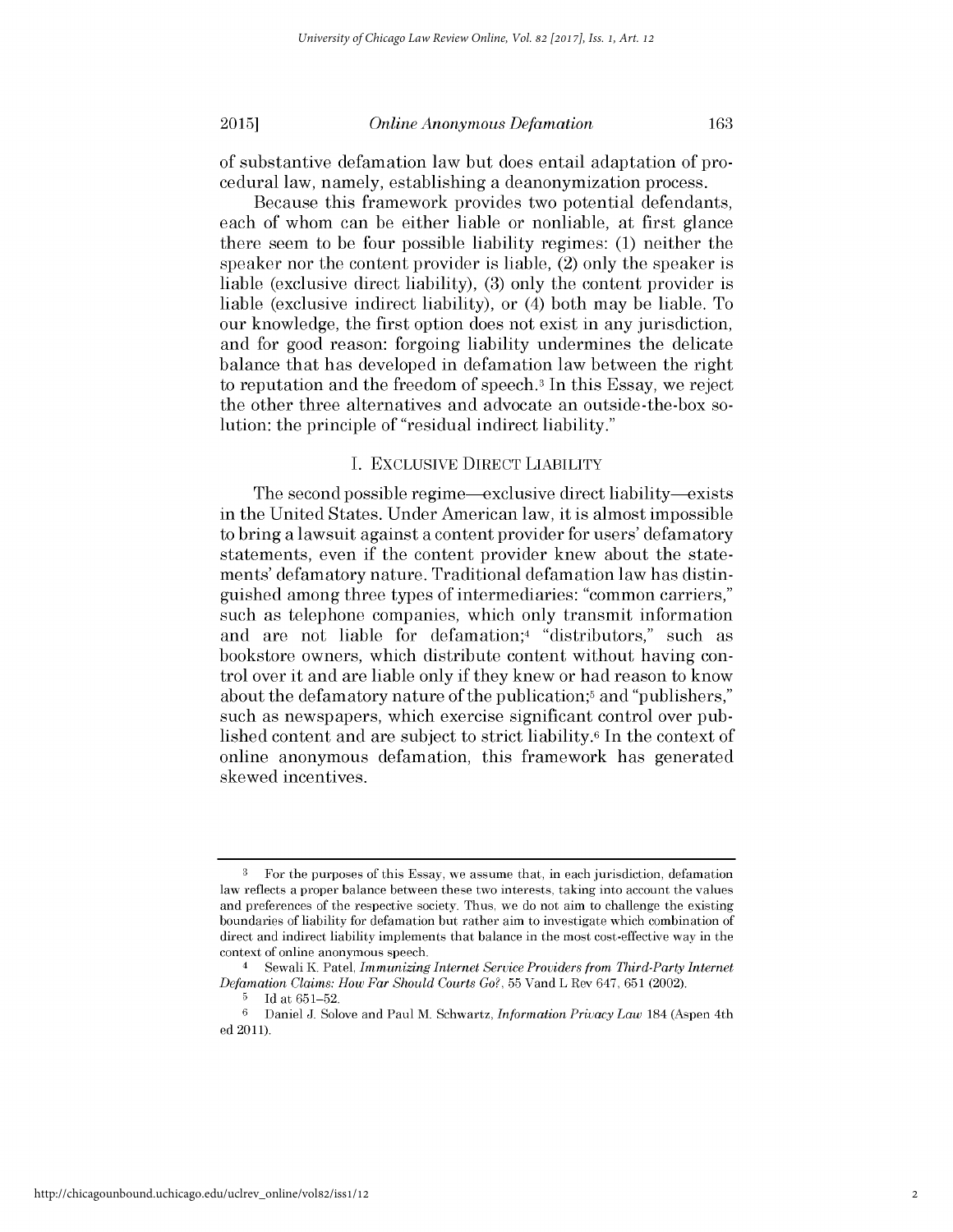In *Cubby, Inc v CompuServe Inc7* the court found that CompuServe, which provided users with online access to a daily newsletter but did not review its content, was a mere distributor and therefore not liable for false and defamatory statements made in the virtual newsletter.8 Conversely, in *Stratton Oakmont, Inc v Prodigy Services Co,<sup>9</sup>*the court held that Prodigy, a bulletin board operator that exercised some editorial control over user-generated content, was a publisher, and thus could be held liable for defamatory statements made by an anonymous user with respect to a brokerage firm.10 At least some of the statements about the firm (whose story was depicted in the Martin Scorsese film *The Wolf of Wall Street*) were later found to be true.<sup>11</sup> But it was too late for Prodigy. The joint reading of *Cubby* and *Stratton Oakmont* created an unwarranted incentive for content providers to avoid moderating online discourse, because moderating content exposed them to the risk of liability.12

Pressures from the Internet industry quickly led to the enactment of § 230 of the Communications Decency Act of 1996,<sup>13</sup> whereby online service providers should not be considered publishers of "any information provided by another information content provider." 14 In *Zeran v America Online, Inc,* 15 the court held that under § 230 a message board operator could not be found liable for defamatory postings by an anonymous user, even though the operator had relevant knowledge after a certain point and would have been considered a publisher under traditional defamation law.16 Following *Zeran,* § 230 has provided online

**<sup>7</sup>** 776 F Supp 135 (SDNY 1991).

<sup>8</sup> Id at 141.

**<sup>9</sup>** 1995 WL 323710 (NY Sup).

<sup>10</sup> Id at \*4-5. For a recent discussion of the impact of *Stratton Oakmont,* see Anupam Chander, *How LawMade Silicon Valley,* 63 Emory L J 639, 650-51 (2014) (discussing how Congress reacted to the holding of *Stratton Oakmont* by enacting § 230 of the Communications Decency Act of 1996).

**<sup>11</sup>** Joe Nocera, *Sex and Drugs and I.P.O. s: Martin Scorsese's Approach in 'The Wolf of Wall Street'* (NY Times, Dec **19,** 2013), archived at http://perma.cc/69RN-KFD3.

<sup>12</sup>See *Zeran u America Online, Inc,* 129 F3d 327, 331 (4th Cir 1997).

<sup>13</sup> Pub L No 104-104, 110 Stat 133, 137, codified as amended at 47 USC § 230.

<sup>14 47</sup> USC § 230(c)(1).

<sup>15</sup>129 F3d 327 (4th Cir 1997).

 $16$  Id at 330-32.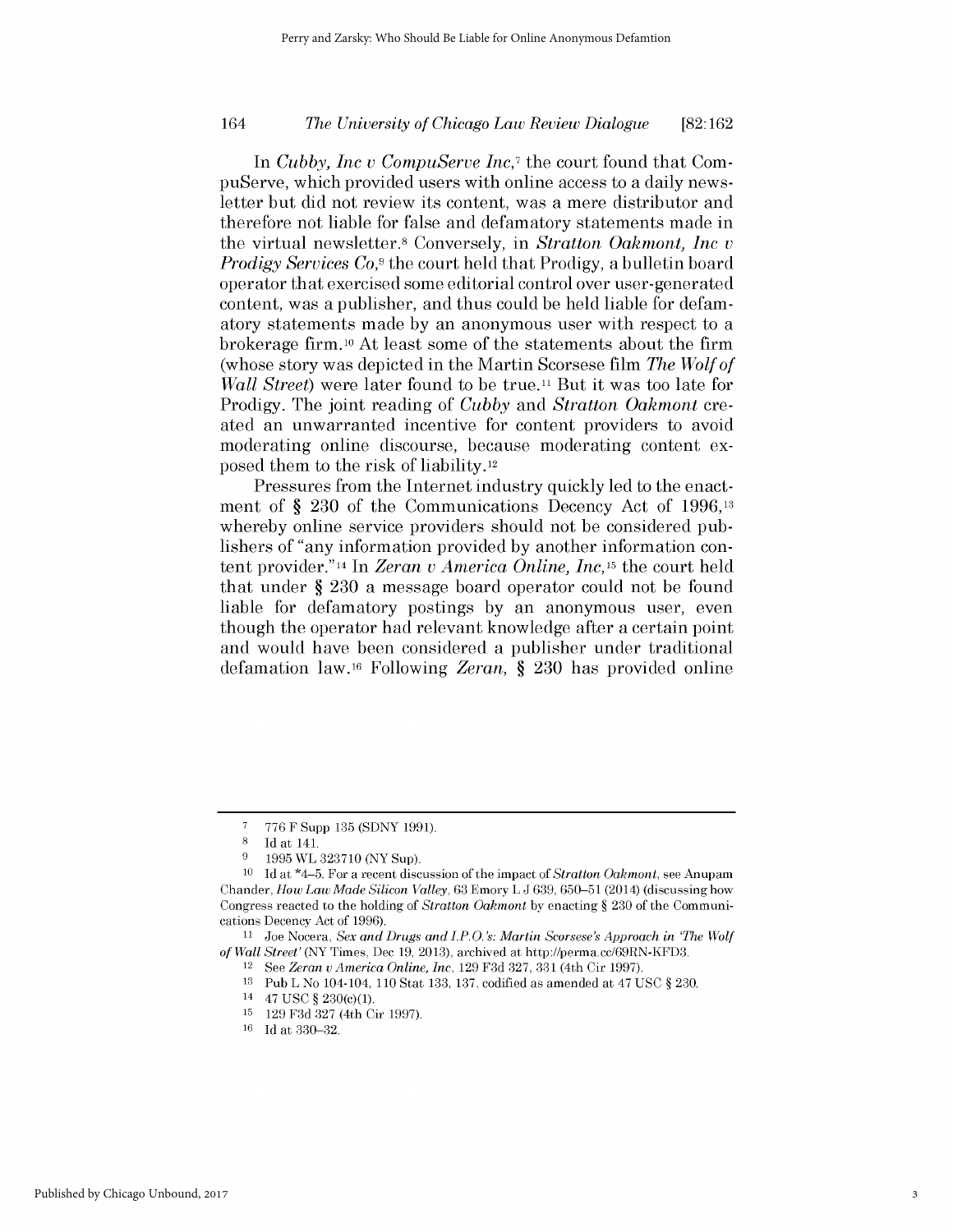content providers (be they publishers or distributors under traditional law) with effective immunity<sup>17</sup> in a variety of contexts and from a broad range of causes of action.18

On the other hand, American courts can order content providers to disclose information about anonymous wrongdoers. The right to anonymity is well established under American law, and in some instances—especially when pertaining to speech and assembly—it receives constitutional protection.<sup>19</sup> But when there is sufficient evidence to establish a cause of action against an anonymous wrongdoer, courts enable victims to apply for a John Doe subpoena, ordering a third party—here the content provider or the Internet Service Provider (ISP)-to divulge information it possesses about the anonymous wrongdoer.20 There is still some controversy about the standard of evidence for establishing the plaintiffs claim, which must be met prior to issuing such an order,<sup>21</sup> but this procedural tool's availability is undisputed.

From an economic perspective, the speaker's liability is a special case of direct tort liability, so its economic justifications are similar—efficient deterrence is the primary goal.<sup>22</sup> However, in the case of online anonymous defamation, direct liability raises several problems. First and foremost, it entails a special effort in

19 See A. Michael Froomkin, *Anonymity and the* Law *in the United States,* in Ian Kerr, Valerie Steeves, and Carole Lucock, eds, *Lessons from the Identity Trail: Anonymity, Privacy, and Identity in a Networked Society* 441, 442 (Oxford 2009).

 $17$  However, empirical studies have shown that more than one-third of such claims survive the § 230 defense, and accordingly websites often have to engage in long and expensive legal battles. See Chander, 63 Emory L J at 655 (cited in note 10); David S. Ardia, *Free Speech Savior or Shield* for *Scoundrels: An Empirical Study of Intermediary Immunity under Section 230 of the Communications Decency Act,* 43 Loyola LA L Rev 373, 493 (2010).

 $18$  For an extensive list of cases, see Chander, 63 Emory L J at 653 n 58 (cited in note 10). The author concludes that § 230 "largely immunized online service providers from secondary liability for most torts committed through their service." Id at 651.

<sup>&</sup>lt;sup>20</sup> Nathaniel Gleicher, *John Doe Subpoenas: Toward a Consistent Legal Standard*, 118 Yale L J 320, 325 (2008) (examining the efficacy of John Doe subpoenas and suggesting a change to the system).

<sup>21</sup>See Solove and Schwartz, *Information Privacy Law* at 600 (cited in note 6). See also Gleicher, 118 Yale L J at 325, 337, 340-50 (cited in note 20) (identifying seven cases addressing distinct standards and adding the "good faith standard"-a slightly altered "summary judgment" rule in a case that involved trespass to chattels-as well as an altered "prima facie" rule). Courts have begun using a stricter standard for "unmasking" anonymous third parties. Id at 343. See also, for example, *Doe* v *2TheMart.com* Inc, 140 F Supp 2d 1088, 1096-97 (WD Wash 2001) (quashing a subpoena request for identification of anonymous online users because the request failed to show that the information related to the core claim).

<sup>22</sup>See generally Alain Sheer and Asghar Zardkoohi, *An Analysis of the Economic Efficiency of the Law of Defamation,* 80 Nw U L Rev 364 (1985) (analyzing the goals and consequences of defamation law from an economic perspective).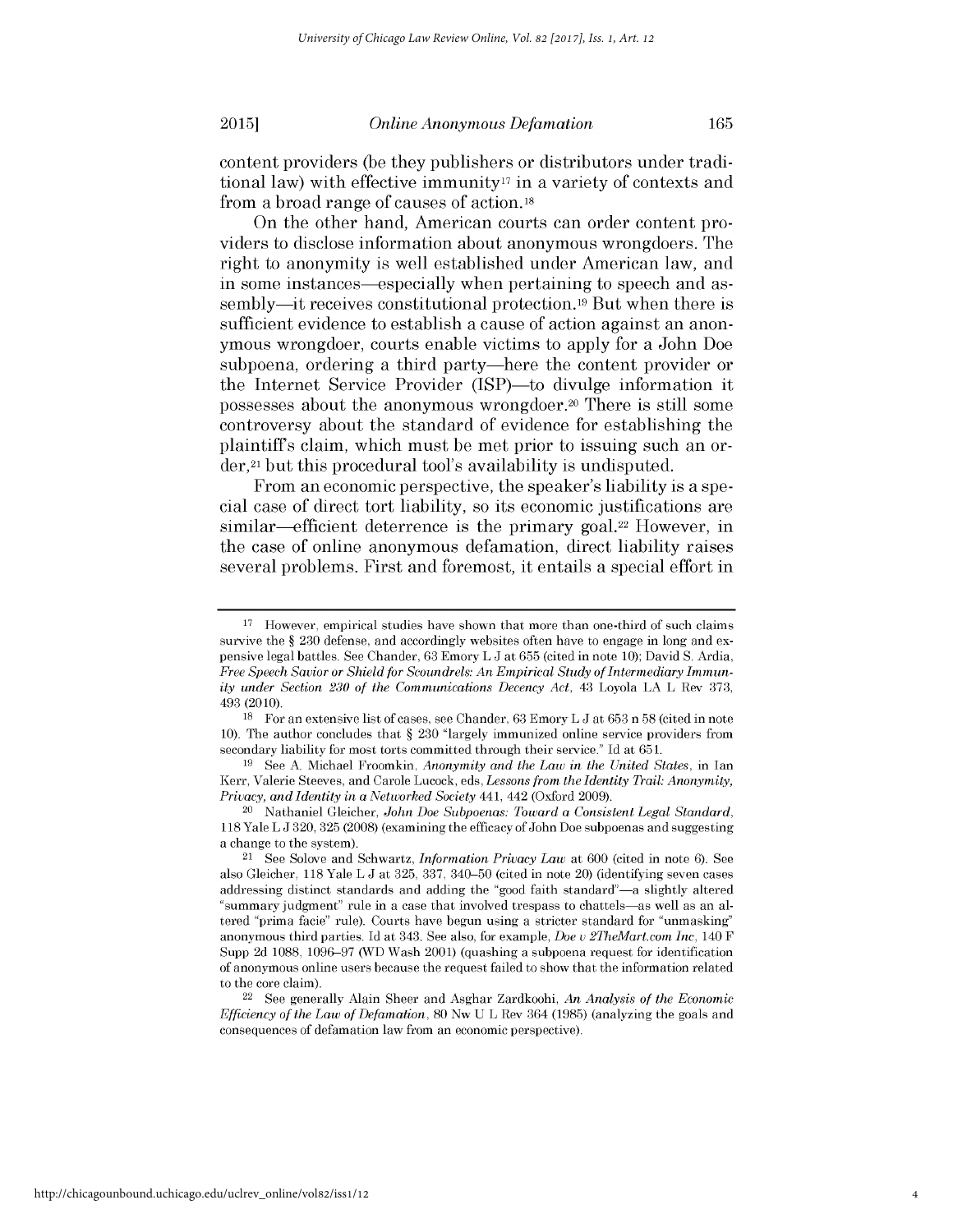identifying the wrongdoer. The victim needs to obtain the anonymous speaker's Internet Protocol (IP) address from the content provider and then obtain the anonymous speaker's identity from the **ISP,** as identified **by** the IP address. Because these two steps jeopardize both the anonymous speaker's freedom of speech and his or her right to privacy, the legal process is cautious and complex and therefore very costly to navigate. Moreover, sophisticated users can hide their IP addresses **by,** for example, using anonymizing proxy servers or anonymizing software such as Tor.23 Even when the real IP address used for wrongdoing can be ascertained, it may be very difficult to attribute the defamatory statement to a specific person **if** the wrongdoer was connected to a publicly accessible router (for example, at a coffee shop, hotel, or library)<sup>24</sup> or—perhaps illegally—to another person's private router.<sup>25</sup> An action against the speaker may also be impossible if neither the content provider nor the speaker's **ISP** retains a log of users' activities for a long-enough period (as occurred in *Zeran).26* Finally, a legal disclosure mechanism would often be restricted **by** territorial boundaries, enabling anonymous speakers who

**<sup>23</sup>** See Doug Lichtman and Eric Posner, *Holding Internet Service Providers Accountable,* 14 S Ct Econ Rev 221, 234 (2006) (explaining that sophisticated wrongdoers can "conceal their tracks by routing messages through a convoluted path that is difficult for authorities to uncover"); Raymond Placid and Judy Wynekoop, *Tracking Down Anonymous Internet Abusers: Who Is John Doe?,* 85 Fla Bar **J** 38, 39 (2011) (discussing the use of proxy servers, enabled by services such as Tor, that can mask anonymous posters' IP addresses). In the related context of online anonymous copyright infringement, a federal district court explicitly admitted that "the technology that enables [wrongdoing] has outpaced technology that prevents it." *Hard Drive Productions, Inc v Does 1-90,* 2012 WL 1094653, \*7 (ND Cal) (denying a discovery request to identify anonymous online users in a copyright infringement case).

<sup>24</sup> In fact, this was one of the reasons for denying a John Doe subpoena in the copyright infringement case of *VPR Internationale u Does 1-1017,* 2011 WL 8179128, \*2 (CD Ill) ("The list of IP addresses attached to VPR's complaint suggests, in at least some instances, a similar disconnect between IP subscriber and copyright infringer. The ISPs include a number of universities, such as Carnegie Mellon, Columbia, and the University of Minnesota, as well as corporations and utility companies.").

<sup>25</sup> See, for example, Carolyn Thompson, *Bizarre Pornography Raid Underscores Wi-Fi Privacy Risks* (NBC News, Apr 24, 2011), archived at http://perma.cc/L5VC-HYHB (describing cases in which homeowners were initially accused by federal agents for downloading child pornography but it later came to light that other parties had connected to the homeowners' wireless routers to commit these offenses).

<sup>26</sup>*Zeran,* 129 F3d at 329 n 1. The cost of information retention is correlated with the amount of daily traffic and the required duration of retention. More importantly, retention laws should not infringe basic rights. On April **8,** 2014, the European Court of Justice held that the EU Data Retention Directive, Directive 2006/24/EC, which required telecom companies to store user data for up to two years, was invalid because it infringed on the right to privacy and the right to the protection of personal data. *Digital Rights Ireland Ltd v Minister for Communications, Marine and Natural Resources,* Case C-293/12, 2014 ECJ CELEX LEXIS 238, \*19-20 (Court of Justice 2014).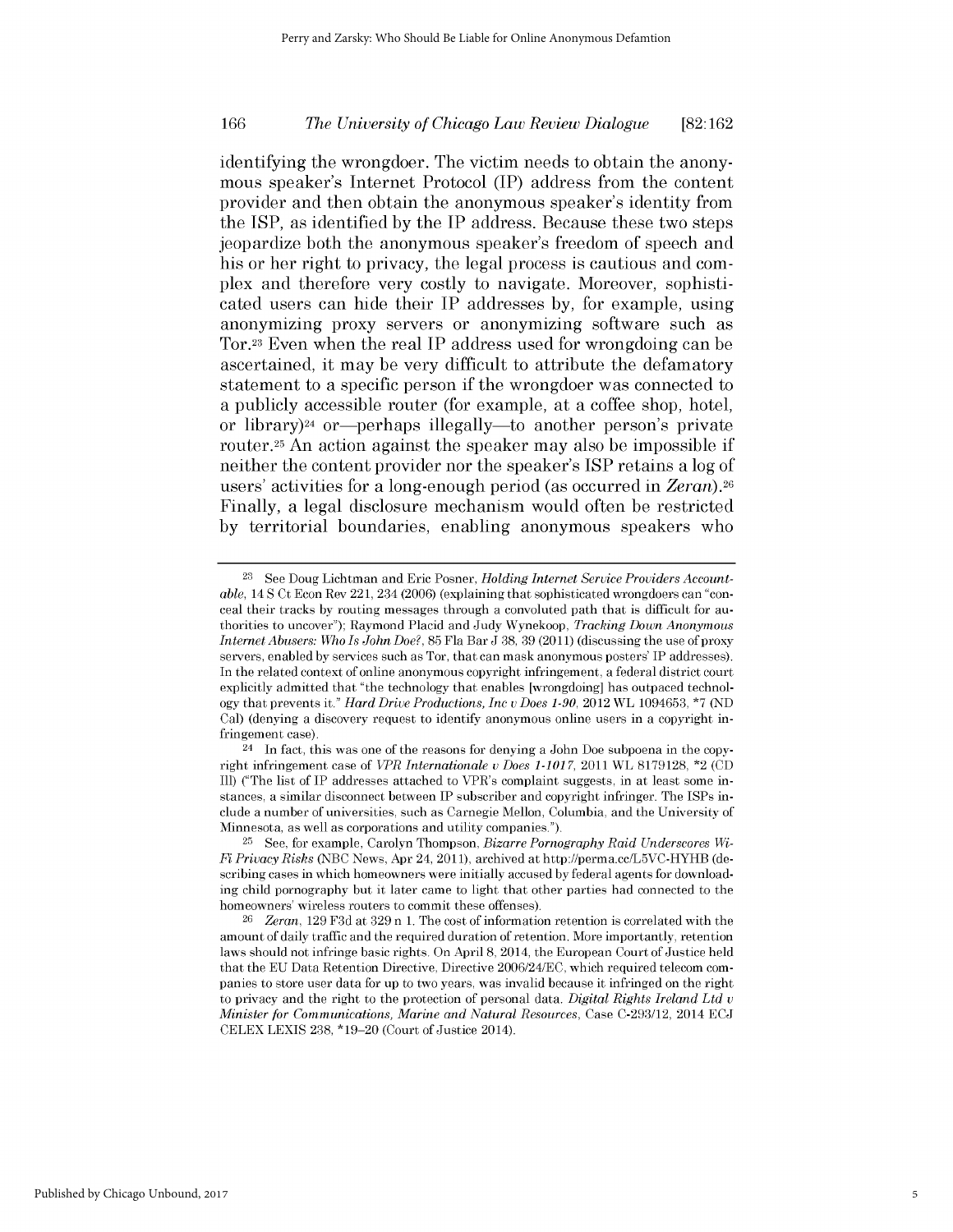### *Online Anonymous Defamation*

make defamatory statements on foreign websites or through foreign ISPs to get off scot-free. For example, the Supreme Court of Virginia recently examined the "territorial limits of [its] subpoena power."27 It vacated a John Doe subpoena issued at the request of a Virginia carpet-cleaning business to a California-based business-rating website (Yelp), which published anonymous users' negative reviews of the plaintiff, because the statements were published outside its jurisdiction.28 If the defamatory statements were published in a different country, rather than a different state, the plaintiff would face even greater obstacles.

In summary, identifying an online anonymous speaker might be very difficult. If the speaker is not identified, he or she evades liability, the costs of anonymous defamation are not fully internalized, and the potential wrongdoers are not efficiently deterred. If, on the other hand, the speaker is identified through a costly process, wrongdoers may internalize the costs of their wrongdoing, but the administrative costs may outweigh the benefits in terms of cost-reducing deterrence. Alternatively, the high administrative costs associated with identifying the primary wrongdoer might render another party (for example, the content provider) a more cost-effective target for enforcement efforts. Exclusive direct liability can raise additional problems, which we shall not elaborate on here due to space constraints, such as the relatively high likelihood that there will be judgment-proof defendants.

# II. EXCLUSIVE INDIRECT LIABILITY

The third possible regime—exclusive indirect liability seems to apply in Israel. On the one hand, Israeli law recognizes content providers' liability under certain circumstances. First, § 11 of the local Defamation Act<sup>29</sup> provides that if a communication medium publishes defamatory content, its operator can be held liable.30 However, because the term "communication medium" covers only newspapers, radio, and television,<sup>31</sup> the potential use of § 11 in cases of online anonymous defamation is very

<sup>27</sup>*Yelp, Inc v Hadeed Carpet Cleaning, Inc,* 770 SE2d 440, 444 (Va 2015).

<sup>&</sup>lt;sup>28</sup> Id at 445-46.

<sup>29</sup>5714-1954 (1964-66) (Isr), in 62 *Laws of the State of Israel* 254 (Ministry of Justice,

trans).

**<sup>30</sup>**Id.

 $31$  Id.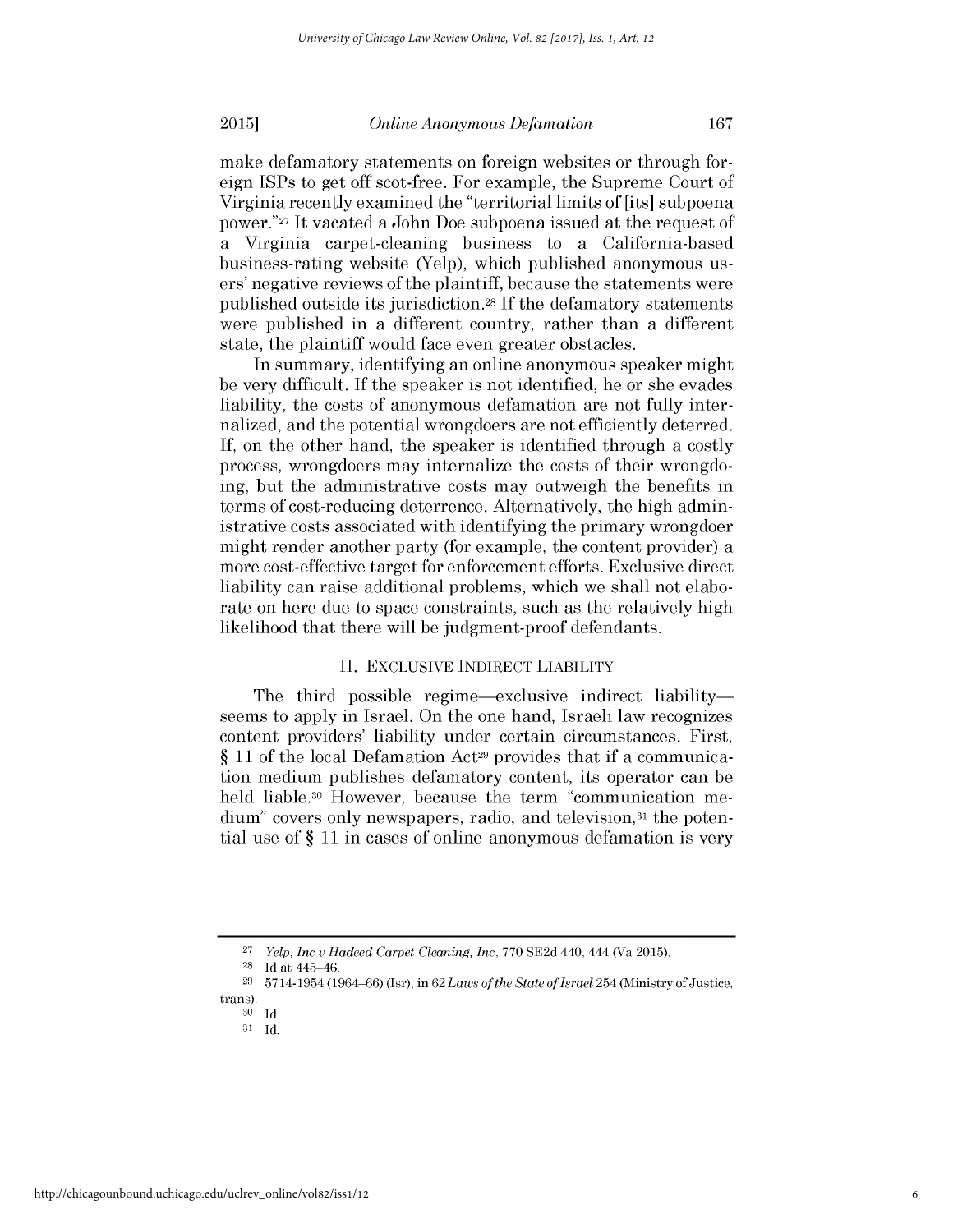limited. Second, negligent supervision of user-generated content may result in liability for negligence.32

On the other hand, there is no procedural tool for obliging intermediaries to disclose information about anonymous users, so such users have de facto immunity. In *Mor v Barak ITC,33* the Israeli Supreme Court held that there is no procedural framework for granting an order that obliges a content provider to reveal an anonymous user's identity, and that such a framework should not be devised through the judicial system. <sup>34</sup>As a matter of fact, the Court's holding reflects a conscious preference for freedom of speech in general and anonymous speech in particular, rather than a genuine lack of procedural tools. This judicial policy was also affirmed in the related context of online anonymous copyright infringement.35 While several attempts have been made to introduce a deanonymization procedure through primary legislation,<sup>36</sup> none has succeeded.

An exclusive indirect liability regime overcomes some of the problems associated with direct liability—including underdeterrence of anonymous speakers—but raises new difficulties. First, the cost of precautions available to content providers may be prohibitively high. Human monitoring of user-generated content entails hiring and training staff to read such content and distinguish between legitimate and nonlegitimate content. The cost per statement is substantial, and it is incurred with respect to all user-generated content-as opposed to the cost of identifying an anonymous speaker under a direct liability regime, which is incurred only in the rare case of a legal complaint about a defamatory statement. Automated monitoring requires the development and implementation of technologies that preclude defamatory statements while allowing legitimate speech. Once the mechanism has been developed, it can be implemented at a very low marginal cost—but automated systems are still expected to make more judgment mistakes than trained humans, and human correction mechanisms are costly. Alternatively, content providers

<sup>32</sup>Permission Civ App 1700/10 *Dubitsky v Shapira,* **\*6-7** (unpublished, Isr S Ct 2010).

<sup>33</sup> Permission Civ App 4447/07 *Mor v Barak ITC Intl Telecommunications Corp,* 63(3) PD 664 (Isr S Ct 2010).

<sup>34</sup>**Id** at **717.**

<sup>35</sup> Civ App 9183/09 *The Football Association Premier League v John Doe,* \*33 (unpublished, Isr S Ct 2012).

<sup>&</sup>lt;sup>36</sup> See, for example, Disclosure of User Information in Electronic Communications Network Bill, 2011 HH 36 (Isr); Disclosure of User Information in Electronic Communications Network Bill, 2012 HH 1376 (Isr).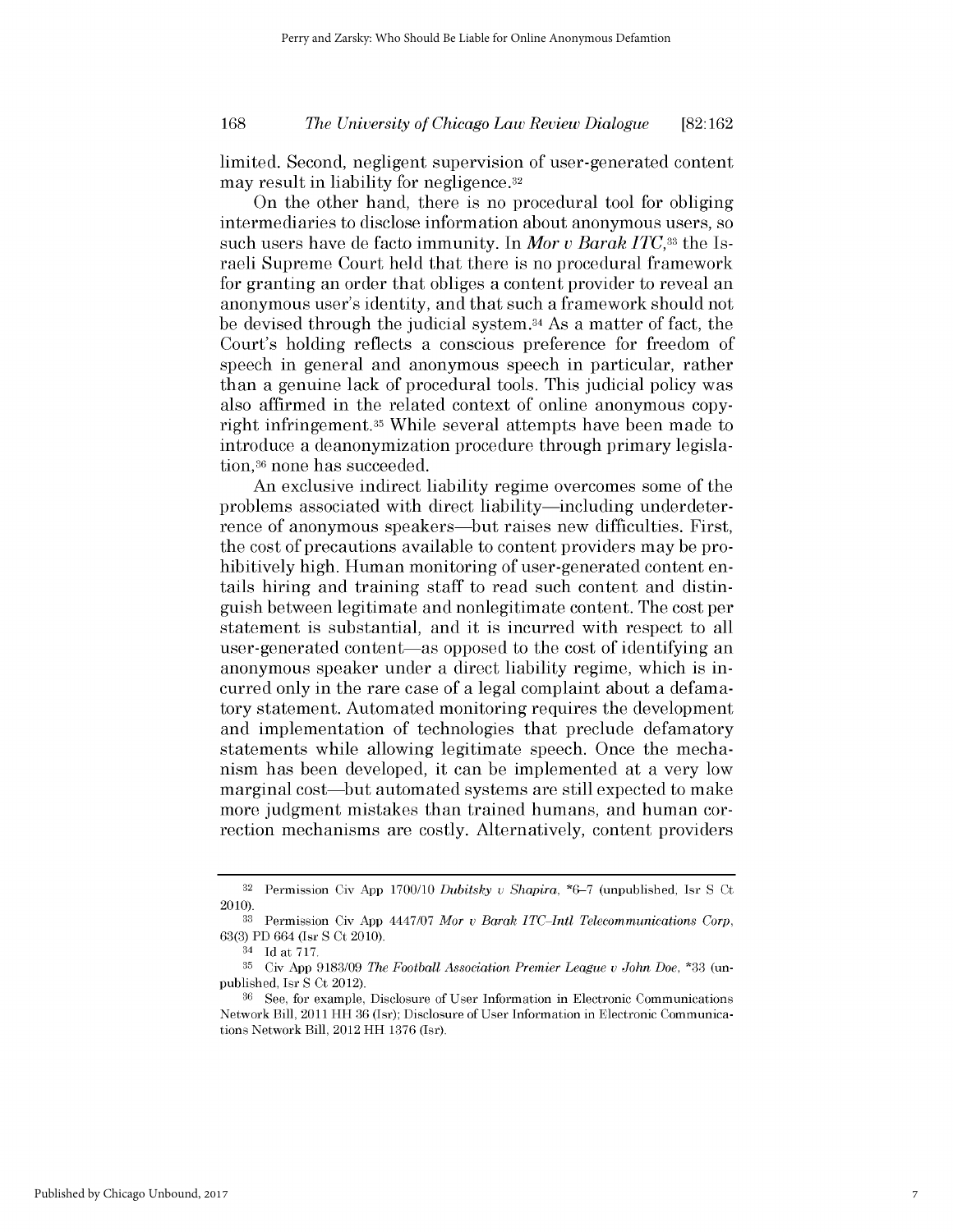### *Online Anonymous Defamation*

may be required to employ a "notice-and-takedown" procedure, in which the content provider removes user-generated content when notified that this content is suspected of being defamatory.37 The main advantage of this method is that it significantly reduces monitoring costs. But an automatic notice-and-takedown system enables anyone with the desire to silence another's speech to do **so easily** and to engage in mass censorship,38 **whereas integrating** human discretion in the system increases the costs.

Moreover, most user-generated content is legitimate and socially beneficial. Web 2.0 users "create positive externalities enjoyed **by** advertisers, information providers, merchants, friends, and acquaintances." **39** Yet indirect liability makes content providers internalize the expected harms caused **by** (rare) defamatory statements, without capturing the full social benefits of their activities.40 This may result in overdeterrence in the form of excessive monitoring and overzealous censorship **by** content providers.41

Finally, even **if** content providers choose the proper level of care, uncertainties may arise with respect to the defamatory nature of each statement. These uncertainties force content providers to choose between two types of potential errors: **(1)** false negatives, namely, identifying a defamatory statement as nondefamatory; and (2) false positives, namely, identifying a nondefamatory statement as defamatory. Because a content provider's liability derives from the publication of a defamatory statement **by** a user, a false negative carries the risks of litigation

**20151**

**<sup>37</sup>A** notice-and-takedown regime applies to online copyright infringements in the United States. See **17 USC § 512.** See also Douglas Lichtman and William Landes, *Indirect Liability for Copyright Infringement: An Economic Perspective,* **16** Harv **J** L **&** Tech **395, 396-99 (2003)** (discussing the common-law doctrines of contributory infringement and vicarious liability as methods utilized **by** courts to hold third parties liable for copyright infringement).

<sup>&</sup>lt;sup>38</sup> Cecilia Ziniti, Note, *The Optimal Liability System for Online Service Providers: How* Zeran v America Online *Got It Right and Web 2.0 Proves It,* **23** Berkeley Tech L **J 583, 606 (2008). By** analogy, "empirical evidence indicates that more than a quarter of [Digital Millennium Copyright Act] takedown notices are either on shaky legal grounds or address cases in which no copyrights are violated." **Id** at **605.**

**<sup>39</sup>**Lichtman and Posner, *Holding Internet Service Providers Accountable* at **225** (cited in note **23)** (referring to **ISP** subscribers in general).

<sup>40</sup>Assaf Hamdani, *Who's Liable for Cyberwrongs?,* **87** Cornell L Rev **901, 917-18, 921 (2002).**

**<sup>41</sup>Id** at **917-18.** See also Neil Weinstock Netanel, *Impose a Noncommercial Use Levy to Allow Free Peer-to-Peer File Sharing,* **17** Harv **J** L **&** Tech **1, 13** n **30 (2003)** ("ISPs do not fully share the benefits its subscribers derive from placing material, whether infringing or non-infringing, on the network. As a result, imposing liability on ISPs for subscribers' infringing material induces ISPs to overdeter, purging any material that a copyright holder claims is infringing.").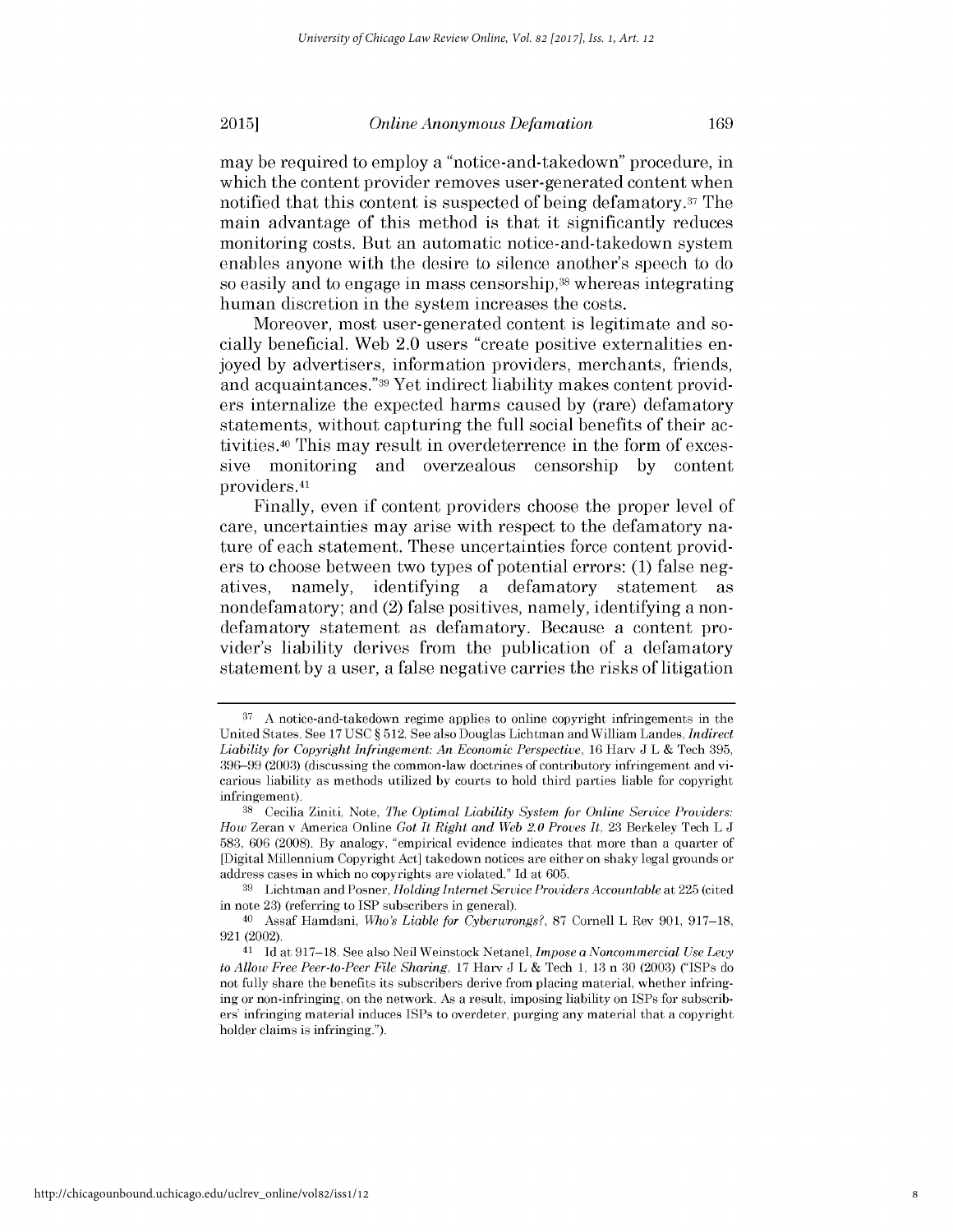and liability whereas a false positive does not. In our case, acting on a false positive does not seem to have a real cost at all (removal is almost costless). This imbalance induces content providers to remove suspicious yet nondefamatory speech: to avoid liability, companies would rather err on the side of silencing speech.42 In addition, they may be induced to block provocative users, disable user contributions, or reduce demand for Web 2.0 technologies, thus impeding progress and innovation.

# III. CONCURRENT LIABILITY

The fourth possible regime—concurrent liability—exists in the European Union. In the absence of relevant EU Regulations, a comprehensive analysis of the law applicable to the issues at hand calls for a separate examination of the national law in each member state, and state laws differ in many respects.<sup>43</sup> In this Essay we merely strive to delineate the contours of the European framework. These are drawn by the E-Commerce Directive<sup>44</sup> and by two decisions of the European Court of Human Rights in the case of *Delfi AS v Estonia.<sup>45</sup>*These sources define a general model, which can be compared to the alternatives even without delving into the intricacies of its implementation in each member state.

On the one hand, a victim of online anonymous defamation can frequently bring an action against the content provider. True, Article 14 of the E-Commerce Directive provides that some intermediaries (such as hosting service providers) are liable only if they knew about the wrongful statement and failed to remove it following the victim's request (a notice-and-takedown regime).<sup>46</sup> But many content providers are not considered intermediaries for these purposes. In *Delfi,* the European Court of Human Rights held that a news website was liable for defamation in anonymous

 $42$  See Zeran, 129 F3d at 333:

Because service providers would be subject to liability only for the publication of information, and not for its removal, they would have a natural incentive simply to remove messages upon notification, whether the contents were defamatory or not.... Thus, [indirect liability] has a chilling effect on the freedom of Internet speech.

<sup>43</sup>Thibault Verbiest, et al, *Study on the Liability of Internet Intermediaries* \*14 (Nov 12, 2007), archived at http://perma.cc/Y9WQ-6TXN ("National implementation and court practice differ between member states considerably when assessing actual knowledge.").

<sup>44</sup>Directive 2000/31/EC of the European Parliament and of the Council of 8 June 2000 on Certain Legal Aspects of Information Society Services, in Particular Electronic Commerce, in the Internal Market (Directive on Electronic Commerce), 2000 **OJ** L178 1 (July 17, 2000).

<sup>45</sup>App No 64569/09 (Eur Ct Hum Rts 2013).

**<sup>46</sup>**Directive 2000/31/EC, 2000 OJ L178 at 13 (cited in note 44).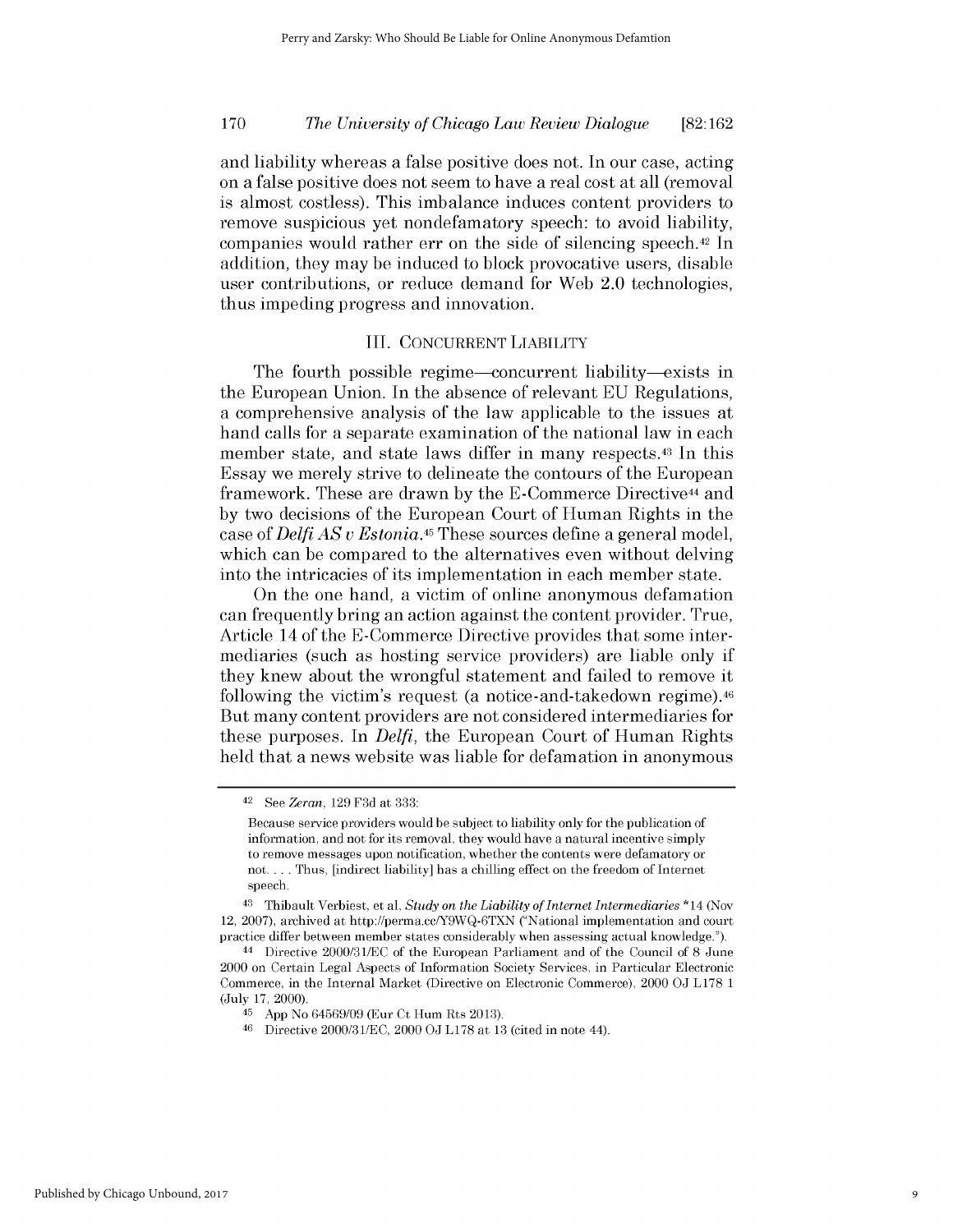### *Online Anonymous Defamation*

user comments.<sup>47</sup> The Court agreed that the website was a publisher rather than an intermediary, and that it therefore was not exempt from the duty to monitor or from liability, despite implementing a notice-and-takedown system.<sup>48</sup> In mid-June 2015, the Grand Chamber of the Court upheld the earlier decision, possibly limiting its application to news portals. <sup>49</sup>

On the other hand, the European framework enables the court to order content providers to disclose information about anonymous speakers. Article 15(2) of the E-Commerce Directive allows member states to establish obligations for service providers to transfer users' identifying information to competent authorities, including courts.<sup>50</sup> Of course, disclosure processes should comply with the Data Protection Directive,<sup>51</sup> the E-Privacy Directive,<sup>52</sup> and national data protection laws, rendering such processes complex and state specific.53 Regardless, there are examples of disclosure orders in cases of online anonymous defamation. For instance, at the request of Irish-based airline Ryanair, the Irish High Court issued an order requiring Eircom, the Irish national telecommunications provider, to disclose the identities of anonymous users who posted defamatory comments about the airline.54

Concurrent liability has two advantages. First, by imposing liability on content providers in addition to online speakers, it overcomes the main flaw of exclusive direct liability: underdeterrence resulting from the high cost of identifying and pursuing anonymous speakers (and to a lesser extent from the problem of

<sup>47</sup> *Delfi,* App No 64569/09 at \*33-34. See also generally Mart Susi, *International Decision:* Delfi AS v. Estonia, 108 Am **J** Intl L 295 (2014) (discussing the *Delfi* decision).

<sup>48</sup>*Delfi,* App No 64569/09 at \*31-32.

*<sup>49</sup> Delfi AS v Estonia,* App No 64569/09, \*34 (Grand Chamber 2015).

<sup>50</sup> Directive 2000/31/EC, 2000 **GJ** L178 at 13 (cited in note 44).

<sup>51</sup> Directive 95/46/EC of the European Parliament and of the Council of 24 October 1995 on the Protection of Individuals with Regard to the Processing of Personal Data and on the Free Movement of Such Data, 1995 **)J** L281 31 (Nov 11, 1995).

<sup>52</sup> Directive 2002/58/EC of the European Parliament and of the Council of 12 July 2002 concerning the Processing of Personal Data and the Protection of Privacy in the Electronic Communications Sector (Directive on Privacy and Electronic Communication), 2002 **OJ** L201 37 (July 31, 2002).

**<sup>53</sup>**See Verbiest, et al, *Study on the Liability of Internet Intermediaries* at \*77-82 (cited in note 43).

*<sup>54</sup> Ryanair Seeks to ID Defamatory' Online Parties* (Irish Examiner, Feb 13, 2013), archived at http://perma.cc/GV7F-D7PP. For further discussion of Irish case law, see Verbiest, et al, *Study on the Liability of Internet Intermediaries* at \*78-79 (cited in note 43). Irish law makes use of Norwich Pharmacal orders to uncloak anonymous speakers, a measure originating in the United Kingdom (and discussed in Part IV).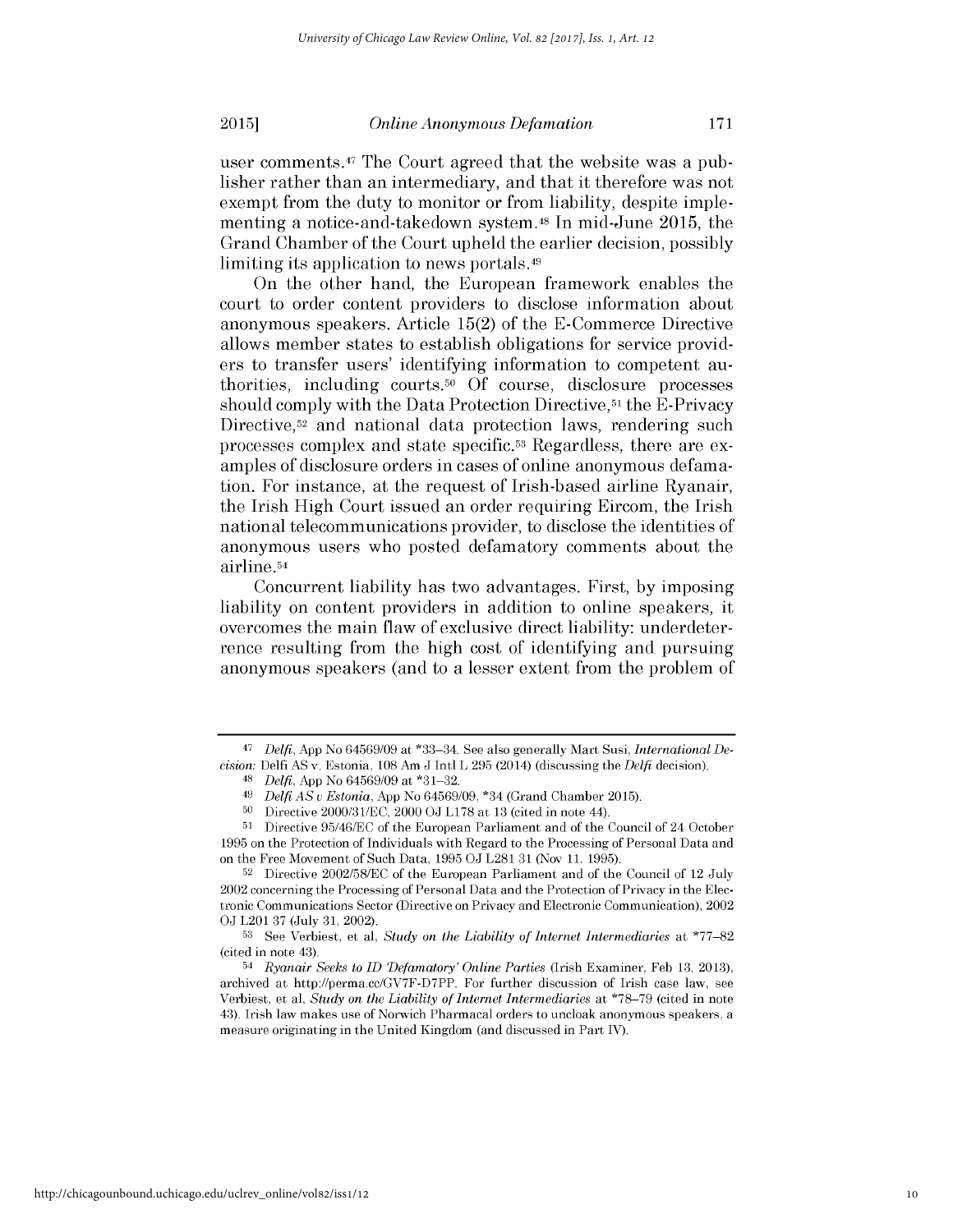judgment-proof defendants). If the speaker is not sufficiently deterred because he or she can be identified only at a very high cost or not at all, or if he or she cannot fully compensate the victim, indirect liability incentivizes content providers to take the necessary precautions. Second, parties who are jointly liable for a particular harm have an interest in reducing their own shares of the burden. Because any difficulty in identifying and pursuing speakers will result in greater expected liability for the content provider, the latter has an incentive to facilitate the identification of anonymous speakers. To do so, content providers may collect user information and volunteer this information in the case of a lawsuit.<sup>55</sup>

However, concurrent liability also has several disadvantages. First, to the extent that both parties are at risk of being liable and that each has a somewhat different perception of what may constitute defamation, imposing liability on both may restrict freedom of speech more than singling out one defendant ("double censorship").<sup>56</sup> Second, a combination of direct and indirect liability may result in an aggregation of the implementation costs of both. Content providers will be led to monitor user-generated content at a high cost that could be saved under an effective direct liability regime. At the same time, lawsuits will be brought against anonymous speakers at high administrative costs that could be saved under an effective indirect liability regime.

## IV. RESIDUAL INDIRECT LIABILITY

So far we have established the following: exclusive direct liability entails prohibitively high identification costs, exclusive indirect liability involves high monitoring costs, and concurrent liability aggregates these two types of costs. In our opinion, the efficient solution for online anonymous defamation lies beyond the four classical categories explained in the Introduction and involves an innovative combination of direct and indirect liability. In a legal regime that we call "residual indirect liability," the speaker is exclusively liable, but if he or she is not reasonably reachable, the content provider becomes liable. We found an

<sup>&</sup>lt;sup>55</sup> Content providers might not be very keen to drag their users into court, because this may harm their business. But the ability to share the burden will surely result in some increase in the likelihood of data collection.

<sup>&</sup>lt;sup>56</sup> The set of statements considered defamatory by either party is the union of the set of statements considered defamatory by the speaker and the set of statements considered so by the content provider, which is equivalent to or larger than each set individually.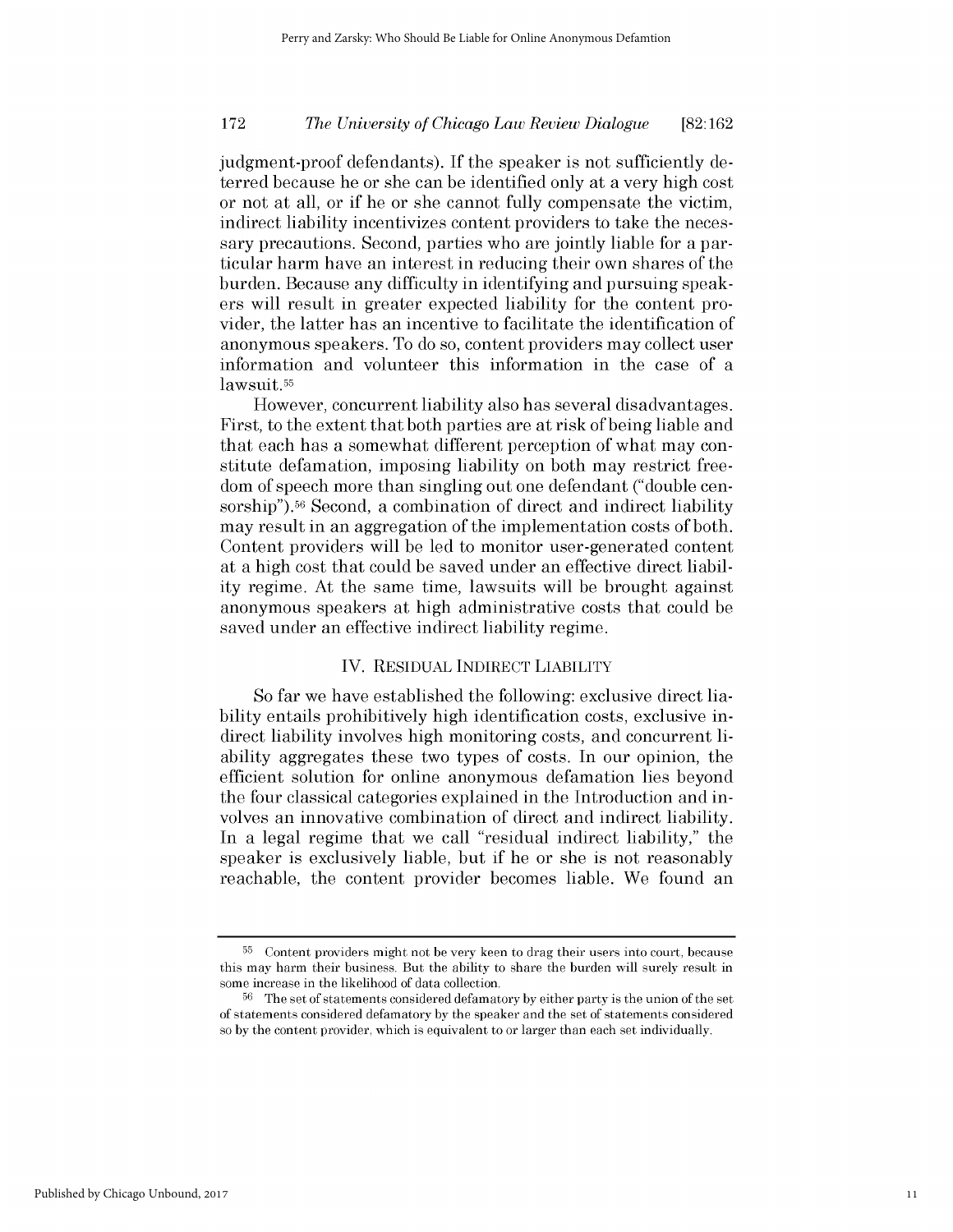*Online Anonymous Defamation*

interesting development in this direction in England, in the recently enacted Defamation Act 201357 ("Defamation Act"). For over forty years, English law has recognized the Norwich Pharmacal Order, by which a third party who becomes involved in the tortious acts of another is obliged to submit information that can assist the victim in establishing his or her claim against the wrongdoer, regardless of whether the third party was voluntarily involved.58 Such orders have frequently been issued in the context of online anonymous defamation.59

The Defamation Act links the speaker's availability to the content provider's liability. Section 5(2) stipulates that a website operator is generally not liable for a defamatory statement posted on the website if it was not the one who posted that statement.<sup>60</sup> However, the defense can be defeated (and the content provider exposed to liability) if the victim had insufficient information to identify and bring proceedings against the speaker, the victim gave notice of the complaint, and the content provider did not properly respond to the complaint.61 A proper response requires either obtaining the speaker's contact information and providing it to the victim, or removing the defamatory content. $62$ 

Under this innovative regime, costly monitoring may become redundant, and overdeterrence caused by noninternalization of the vast economic benefits of Web 2.0 technologies and by the asymmetric response to errors in judgment is avoided. Theoretically, if content providers under a residual liability regime allow postings by unreachable speakers, they might still need to monitor to avoid liability. Even so, monitoring will be limited to content generated by unidentifiable speakers, so the cost will be much lower than in the case of exclusive indirect liability or concurrent liability. In practice, content providers would probably prefer to avoid liability through cheaper means such as (1) obtaining user identification data, at least when an automatic content analysis algorithm identifies suspected defamation, or (2) removing content generated by unreachable speakers on notification of its defamatory potential. At the same time, this regime incentivizes content providers to take measures that reduce the cost of

**20151**

**<sup>57</sup>**Ch 26 (UK). The Act was enacted by the Parliament of the United Kingdom but generally extends only to England and Wales. Defamation Act, ch 26 § 17(2).

<sup>58</sup> See *Norwich Pharmacal Co v Customs and Excise Commissioners, 1974 App Cas* 133, 133-34, 175 (HL 1974).

<sup>59</sup>See, for example, *Totalise PLC u The Motley Fool Ltd,* [2001] EWHC 706 (QB).

**<sup>60</sup>**Defamation Act, ch 26 § 5(2).

<sup>61</sup> Defamation Act, ch 26  $§$  5(3)-(4).

**<sup>62</sup>**See Defamation Act, ch 26 § 5(3)(c), (5).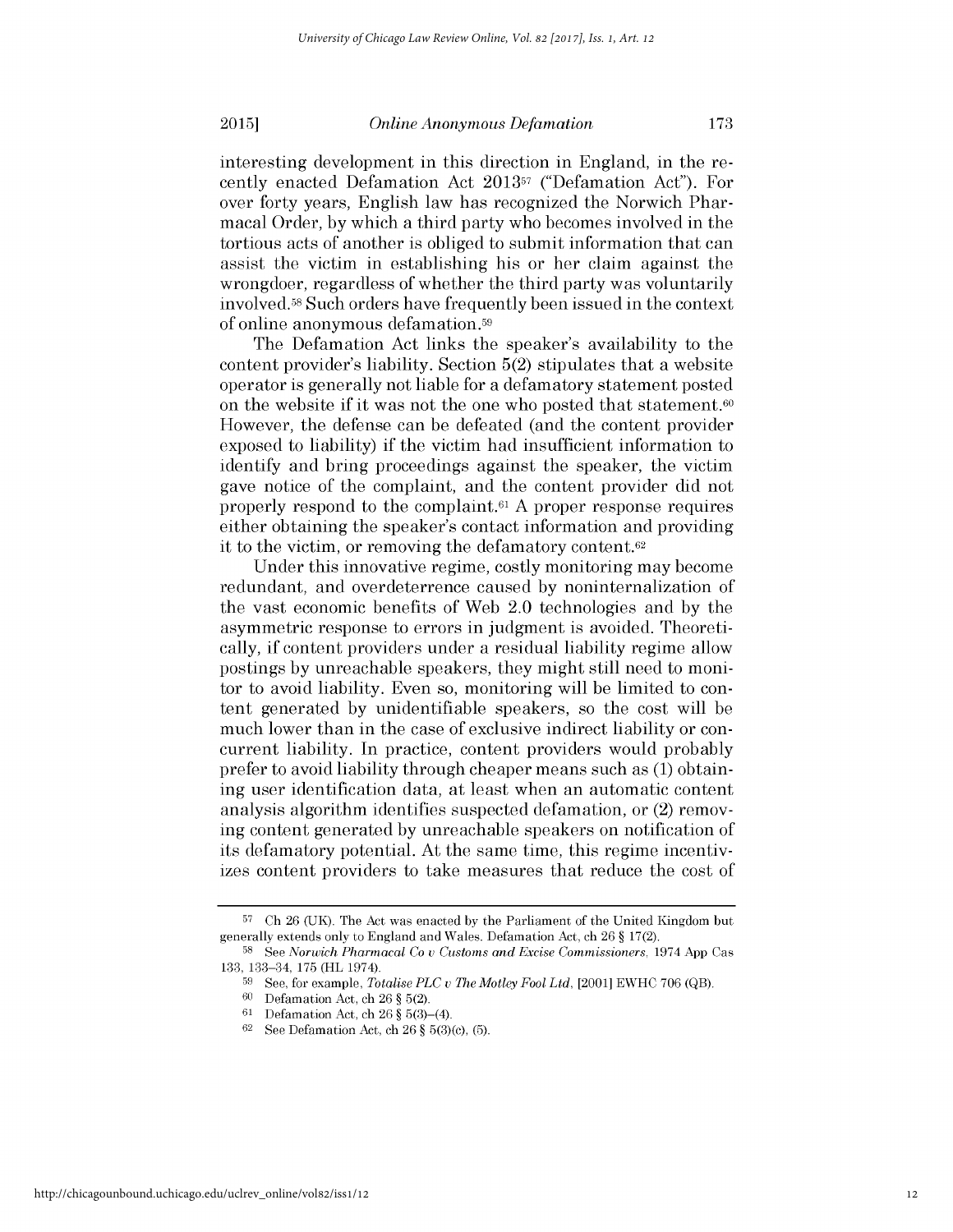identifying anonymous wrongdoers (measures like collecting user identification data), and thereby deters wrongdoing. Finally, it does not raise the characteristic problems of concurrent liability, particularly cost aggregation.

Admittedly, this method is not perfect, but its main flaws are either minor or solvable. For example, on the constitutional level, collecting and providing user information may jeopardize the right to speak with anonymity (especially in the United States)<sup>63</sup> and the right to privacy (especially in the European Union).<sup>64</sup> However, these problems seem solvable: databases can and should be protected, and information may be disclosed only when a court determines that several preconditions—including, for example, a high likelihood that an action for defamation will succeed-are met. The English Defamation Act provides a somewhat different solution by allowing the speaker to decide whether he or she wishes to directly confront the victim or prefers that the statement simply be removed. On the economic level, a content provider may get off scot-free by providing information about the speaker, even when the latter is judgment-proof. In such cases, no one bears the full burden, so the incentives are impaired. However, this problem seems minor: while content providers usually have deeper pockets than users, the scope of the harm caused in the typical online defamation case may not be beyond the speaker's compensation capacity. The harm may be particularly small in the case of anonymous defamation, given the relatively weak reliability and credibility of anonymous speakers. If there are nonetheless settings in which speakers cannot normally compensate for the harm caused, an extension of content providers' liability under the residual indirect liability regime may be appropriate.

In summary, residual indirect liability simultaneously solves the main problems of exclusive direct liability and exclusive indirect liability without raising the problems of concurrent liability. While it may raise some other difficulties, these complications are mostly insignificant or easily solvable. Thus, this model should be

**<sup>63</sup>**See *McIntyre u Ohio Elections Commission,* 514 US 334, 357 (1995) (finding that an author's decision to remain anonymous is protected by the First Amendment); *Doe U 2TheMart.com, Inc,* 140 F Supp 2d 1088, 1092 (WD Wash 2001) **("A** component of the First Amendment is the right to speak with anonymity. ... The right to speak anonymously extends to speech via the Internet.").

<sup>64</sup> See, for example, *Digital Rights Ireland Ltd u Minister for Communications, Marine and Natural Resources,* Case C-293/12, 2014 ECJ CELEX LEXIS 238, \*19-20 (Court of Justice 2014) (finding that the EU Data Retention Directive infringed the right to privacy and the right to the protection of personal data).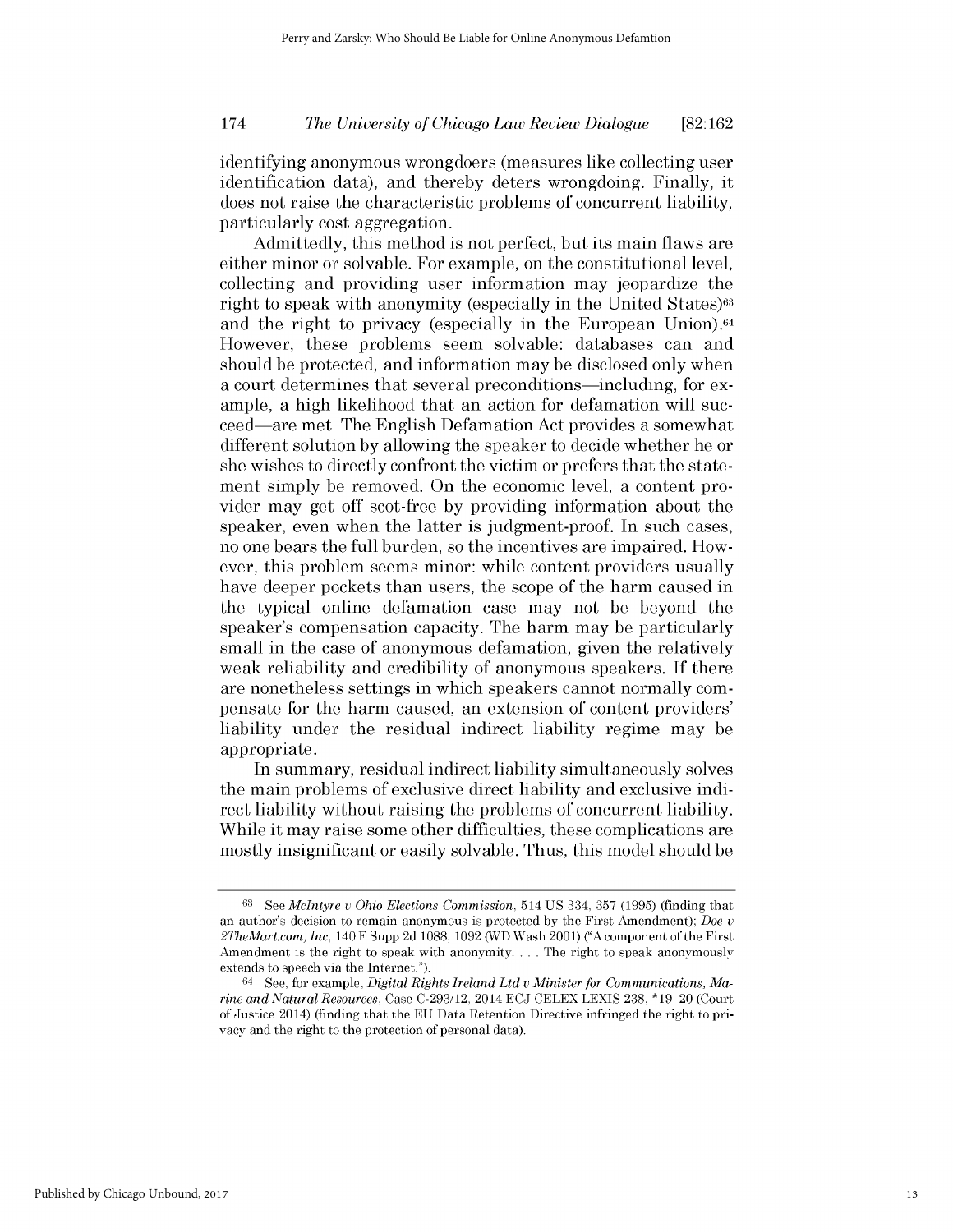seriously considered by legislatures interested in efficiently regulating online anonymous defamation.<sup>65</sup>

## **CONCLUSION**

This Essay examines various solutions to the problem of online anonymous defamation. The American model bars content providers' indirect liability but facilitates identification of the speaker. From an economic perspective, the main problem with this model is that direct liability for online anonymous defamation entails special efforts in identifying and pursuing the speaker. If the speaker is not identified, the costs of defamation are not fully internalized and potential wrongdoers are not efficiently deterred. If the speaker is identified through a costly process, the administrative costs may outweigh the benefits in terms of cost-reducing deterrence.

The Israeli model recognizes content providers' liability in some circumstances but does not provide procedural tools for identifying the speaker. The basic problem with exclusive indirect liability is the relatively high cost of precautions. Monitoring is very costly, and while a notice-and-takedown scheme may reduce costs, an automatic system may result in excessive limitation of the freedom of speech-and human discretion once again entails very high costs, especially for websites with heavy traffic. Another problem is that content providers do not capture the full social benefits of their activities, so bearing the costs may result in overdeterrence. A third problem is the asymmetric legal response to errors with respect to the defamatory nature of statements (a false negative carries the risks of litigation and liability whereas a false positive does not).

The EU framework enables the victim to request identification of the speaker and simultaneously bring an action against the content provider. Although there is variance among member states, this model seems to comply with the relevant Directives and European Court decisions. Concurrent liability ensures that proper measures are taken to avoid defamation even if the anonymous speaker cannot be identified and pursued at a reasonable

**<sup>65</sup>**For alternative solutions to the problem of online defamation, see Paul Ehrlich, Note, *Communications Decency Act § 230,* 17 Berkeley Tech L J 401, 401-02, 411-19 (2002) (arguing for either a return to distributor liability or a combination of blanket immunity and elimination of anonymity); Mark A. Lemley, *Rationalizing Internet Safe Harbors,* 6 J Telecomm & High Tech L 101, 102, 117 (2007) (discussing a safe harbor system "requiring intermediaries to retain and disclose the identity of their customers in response to a subpoena").